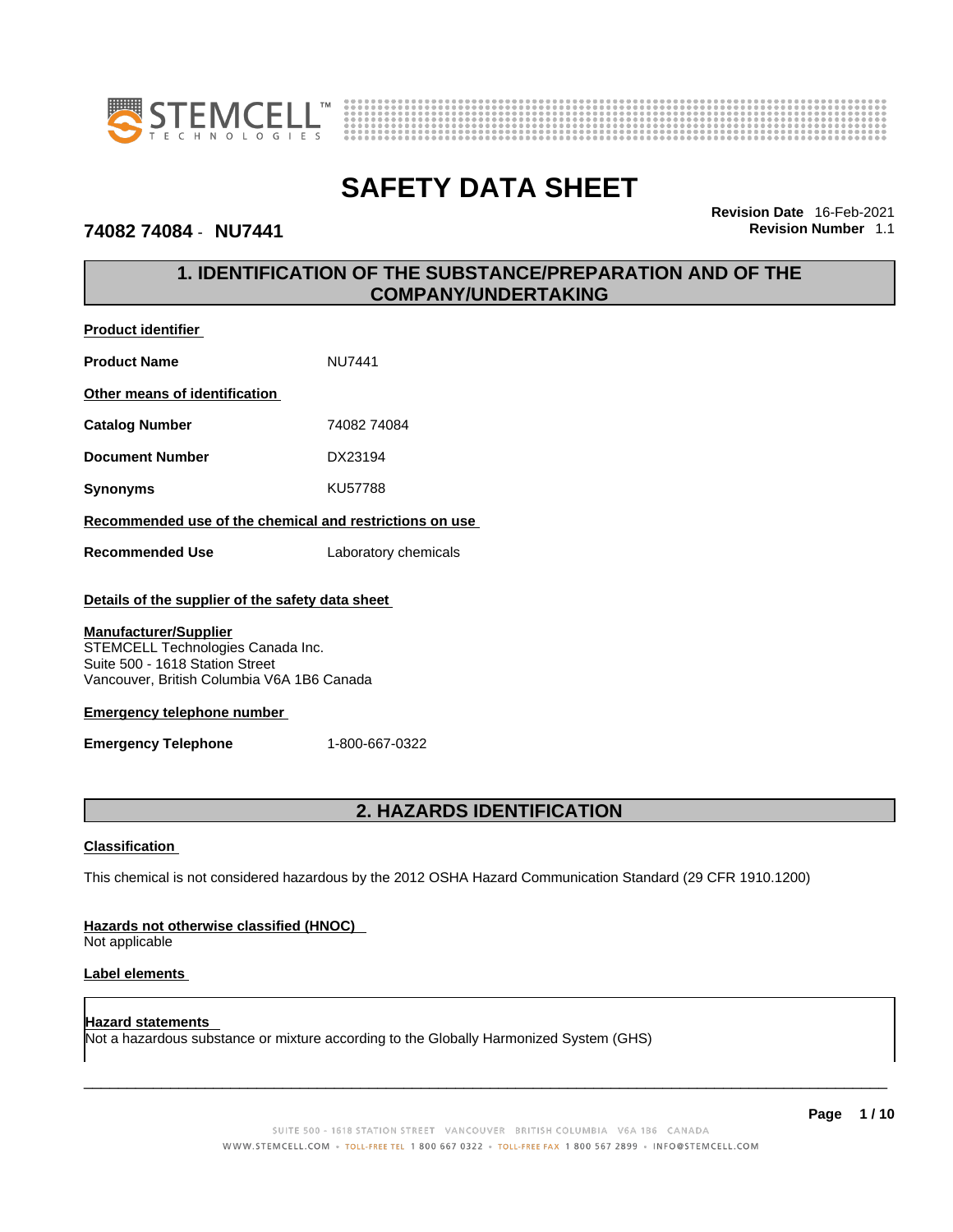



\_\_\_\_\_\_\_\_\_\_\_\_\_\_\_\_\_\_\_\_\_\_\_\_\_\_\_\_\_\_\_\_\_\_\_\_\_\_\_\_\_\_\_\_\_\_\_\_\_\_\_\_\_\_\_\_\_\_\_\_\_\_\_\_\_\_\_\_\_\_\_\_\_\_\_\_\_\_\_\_\_\_\_\_\_\_\_\_\_\_\_\_\_ **Revision Date** 16-Feb-2021

# **74082 74084** - **NU7441 Revision Number** 1.1

The product contains no substances which at their given concentration, are considered to be hazardous to health.

**Appearance** Crystalline **Physical state** Solid **Odor** No information available

**Other Information**  Not applicable

#### **Unknown acute toxicity** 100 % of the mixture consists of ingredient(s) of unknown toxicity

100 % of the mixture consists of ingredient(s) of unknown acute oral toxicity

100 % of the mixture consists of ingredient(s) of unknown acute dermal toxicity

100 % of the mixture consists of ingredient(s) of unknown acute inhalation toxicity (gas)

100 % of the mixture consists of ingredient(s) of unknown acute inhalation toxicity (vapor)

100 % of the mixture consists of ingredient(s) of unknown acute inhalation toxicity (dust/mist)

# **3. COMPOSITION/INFORMATION ON INGREDIENTS**

#### **Substance**

Not a hazardous substance or mixture according to the Globally Harmonized System (GHS) **Synonyms** KU57788.

| Chemical name                                      | CAS No.     | Weight-% |
|----------------------------------------------------|-------------|----------|
| 8-(4-dibenzothienyl)-2-(4-morpholinyl)-4H-1-benzop | 503468-95-9 | 100      |
| yran-4-one                                         |             |          |

\*The exact percentage (concentration) of composition has been withheld as a trade secret.

# **4. FIRST AID MEASURES**

#### **Description of first aid measures**

| <b>Inhalation</b>   | Remove to fresh air.                                                                                                    |
|---------------------|-------------------------------------------------------------------------------------------------------------------------|
| Eye contact         | Rinse thoroughly with plenty of water for at least 15 minutes, lifting lower and upper eyelids.<br>Consult a physician. |
| <b>Skin contact</b> | Wash skin with soap and water.                                                                                          |
| Ingestion           | Clean mouth with water and drink afterwards plenty of water.                                                            |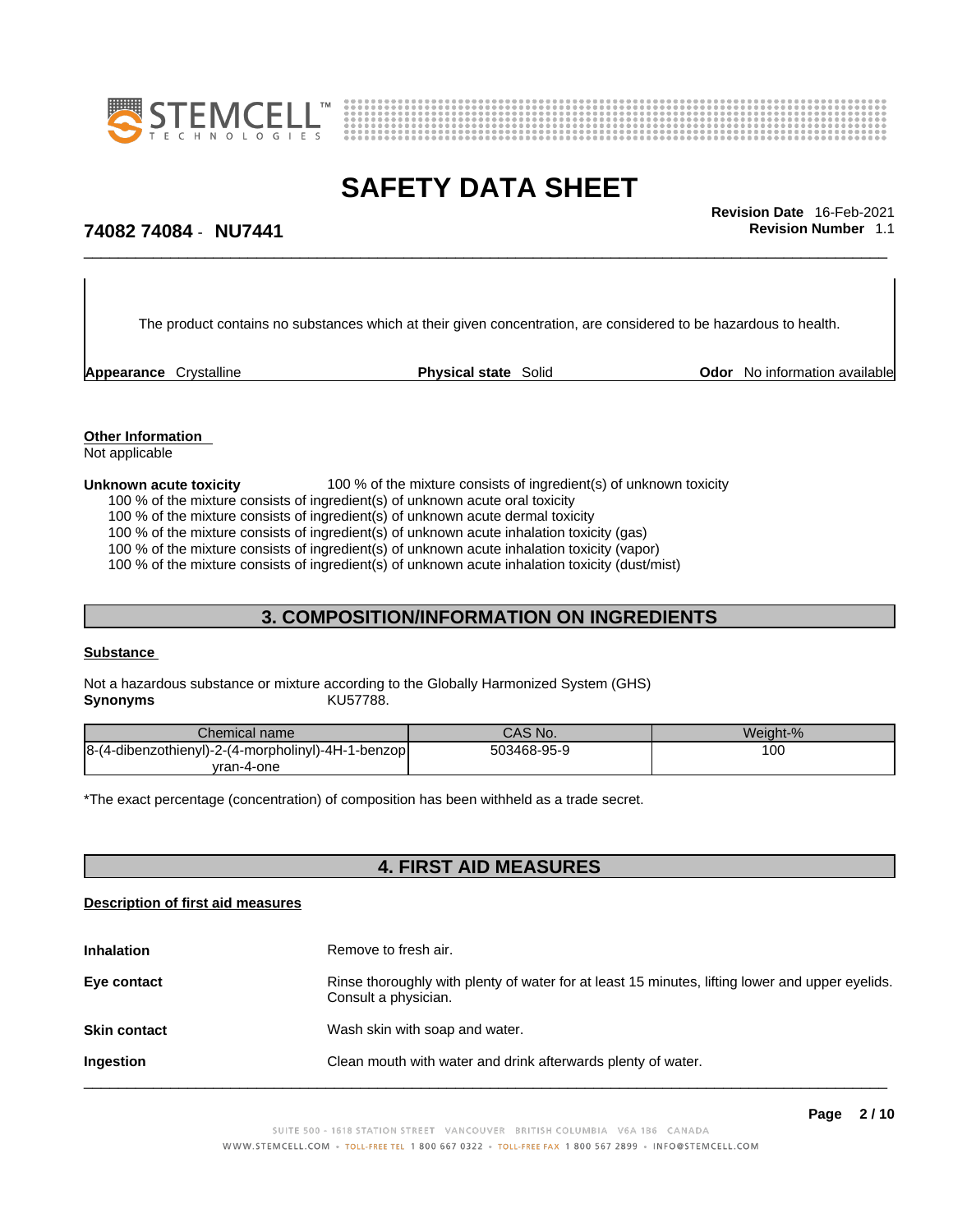

**Most important symptoms and effects, both acute and delayed**

**Indication of any immediate medical attention and special treatment needed**

**Symptoms** No information available.



# **SAFETY DATA SHEET**

\_\_\_\_\_\_\_\_\_\_\_\_\_\_\_\_\_\_\_\_\_\_\_\_\_\_\_\_\_\_\_\_\_\_\_\_\_\_\_\_\_\_\_\_\_\_\_\_\_\_\_\_\_\_\_\_\_\_\_\_\_\_\_\_\_\_\_\_\_\_\_\_\_\_\_\_\_\_\_\_\_\_\_\_\_\_\_\_\_\_\_\_\_ **Revision Date** 16-Feb-2021

# **74082 74084** - **NU7441 Revision Number** 1.1

| Note to physicians                                                                                               | Treat symptomatically.                                                                                                                |
|------------------------------------------------------------------------------------------------------------------|---------------------------------------------------------------------------------------------------------------------------------------|
|                                                                                                                  | <b>5. FIRE-FIGHTING MEASURES</b>                                                                                                      |
| <b>Suitable Extinguishing Media</b>                                                                              | Use extinguishing measures that are appropriate to local circumstances and the<br>surrounding environment.                            |
| Unsuitable extinguishing media                                                                                   | CAUTION: Use of water spray when fighting fire may be inefficient.                                                                    |
| Specific hazards arising from the<br>chemical                                                                    | No information available.                                                                                                             |
| <b>Explosion data</b><br><b>Sensitivity to Mechanical Impact None.</b><br><b>Sensitivity to Static Discharge</b> | None.                                                                                                                                 |
| Special protective equipment for<br>fire-fighters                                                                | Firefighters should wear self-contained breathing apparatus and full firefighting turnout<br>gear. Use personal protection equipment. |

### **6. ACCIDENTAL RELEASE MEASURES**

**Personal precautions, protective equipment and emergency procedures**

**Personal precautions** Ensure adequate ventilation.

**Environmental precautions Environmental precautions** See Section 12 for additional Ecological Information. **Methods and material for containment and cleaning up Methods for containment** Prevent further leakage or spillage if safe to do so. **Methods for cleaning up** Pick up and transfer to properly labeled containers. **Prevention of secondary hazards** Clean contaminated objects and areas thoroughly observing environmental regulations.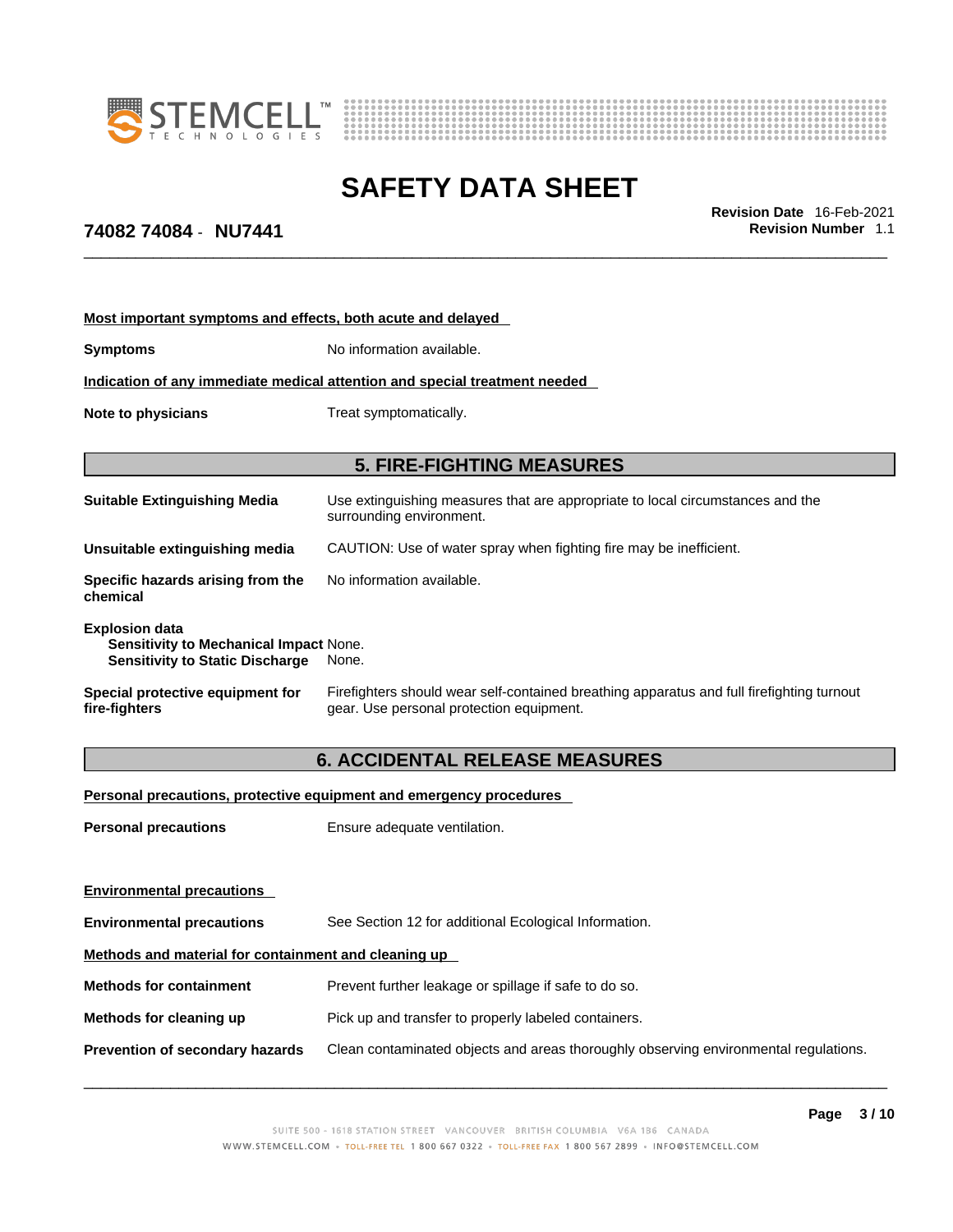



\_\_\_\_\_\_\_\_\_\_\_\_\_\_\_\_\_\_\_\_\_\_\_\_\_\_\_\_\_\_\_\_\_\_\_\_\_\_\_\_\_\_\_\_\_\_\_\_\_\_\_\_\_\_\_\_\_\_\_\_\_\_\_\_\_\_\_\_\_\_\_\_\_\_\_\_\_\_\_\_\_\_\_\_\_\_\_\_\_\_\_\_\_ **Revision Date** 16-Feb-2021

# **74082 74084** - **NU7441 Revision Number** 1.1

|                                                              | 7. HANDLING AND STORAGE                                                                                                                                                                                                                                                                                                                                                                                                |
|--------------------------------------------------------------|------------------------------------------------------------------------------------------------------------------------------------------------------------------------------------------------------------------------------------------------------------------------------------------------------------------------------------------------------------------------------------------------------------------------|
| <b>Precautions for safe handling</b>                         |                                                                                                                                                                                                                                                                                                                                                                                                                        |
| Advice on safe handling                                      | Handle in accordance with good industrial hygiene and safety practice.                                                                                                                                                                                                                                                                                                                                                 |
| Conditions for safe storage, including any incompatibilities |                                                                                                                                                                                                                                                                                                                                                                                                                        |
| <b>Storage Conditions</b>                                    | Store in accordance with information listed on the Product Information Sheet (PIS).                                                                                                                                                                                                                                                                                                                                    |
|                                                              |                                                                                                                                                                                                                                                                                                                                                                                                                        |
|                                                              | 8. EXPOSURE CONTROLS/PERSONAL PROTECTION                                                                                                                                                                                                                                                                                                                                                                               |
| <b>Control parameters</b>                                    |                                                                                                                                                                                                                                                                                                                                                                                                                        |
| <b>Exposure Limits</b>                                       | The following ingredients are the only ingredients of the product above the cut-off level (or<br>level that contributes to the hazard classification of the mixture) which have an exposure<br>limit applicable in the region for which this safety data sheet is intended or other<br>recommended limit. At this time, the other relevant constituents have no known exposure<br>limits from the sources listed here. |
| <b>Appropriate engineering controls</b>                      |                                                                                                                                                                                                                                                                                                                                                                                                                        |
| <b>Engineering controls</b>                                  | <b>Showers</b><br>Eyewash stations<br>Ventilation systems.                                                                                                                                                                                                                                                                                                                                                             |
|                                                              | Individual protection measures, such as personal protective equipment                                                                                                                                                                                                                                                                                                                                                  |
| <b>Eye/face protection</b>                                   | No special protective equipment required.                                                                                                                                                                                                                                                                                                                                                                              |
| Skin and body protection                                     | No special protective equipment required.                                                                                                                                                                                                                                                                                                                                                                              |
| <b>Respiratory protection</b>                                | No protective equipment is needed under normal use conditions. If exposure limits are<br>exceeded or irritation is experienced, ventilation and evacuation may be required.                                                                                                                                                                                                                                            |
| <b>General hygiene considerations</b>                        | Handle in accordance with good industrial hygiene and safety practice.                                                                                                                                                                                                                                                                                                                                                 |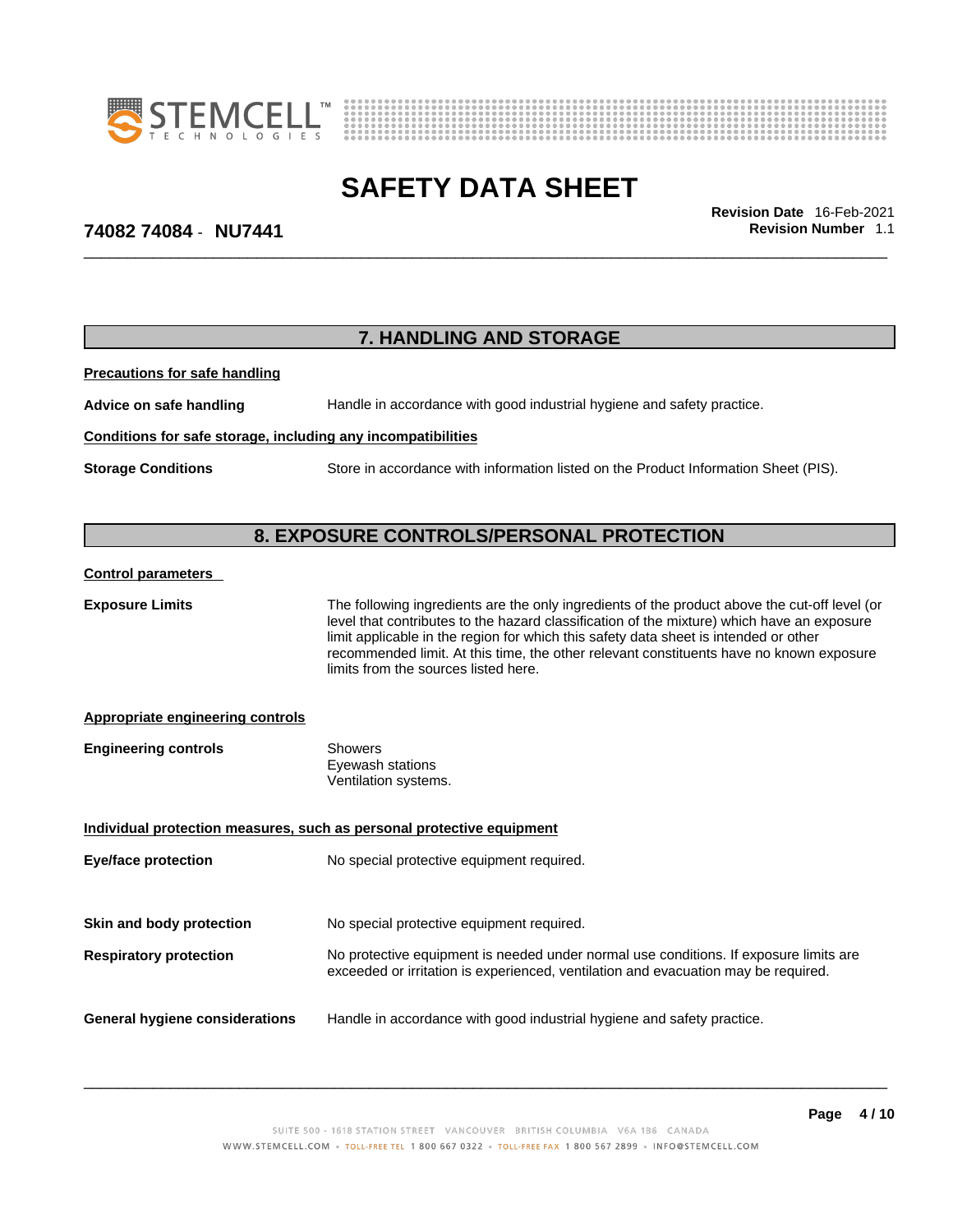



### **74082 74084** - **NU7441 Revision Number** 1.1

\_\_\_\_\_\_\_\_\_\_\_\_\_\_\_\_\_\_\_\_\_\_\_\_\_\_\_\_\_\_\_\_\_\_\_\_\_\_\_\_\_\_\_\_\_\_\_\_\_\_\_\_\_\_\_\_\_\_\_\_\_\_\_\_\_\_\_\_\_\_\_\_\_\_\_\_\_\_\_\_\_\_\_\_\_\_\_\_\_\_\_\_\_ **Revision Date** 16-Feb-2021

# **9. PHYSICAL AND CHEMICAL PROPERTIES**

| Information on basic physical and chemical properties |                                       |                  |
|-------------------------------------------------------|---------------------------------------|------------------|
| <b>Physical state</b>                                 | Solid                                 |                  |
| Appearance                                            | Crystalline                           |                  |
| Color                                                 | No information available              |                  |
| Odor                                                  | No information available              |                  |
| <b>Odor threshold</b>                                 | No information available              |                  |
|                                                       |                                       |                  |
| <b>Property</b>                                       | <b>Values</b>                         | Remarks • Method |
| pН                                                    | No data available                     | None known       |
| Melting point / freezing point                        | No data available                     | None known       |
| Boiling point / boiling range                         | No data available                     | None known       |
| <b>Flash point</b>                                    | No data available                     | None known       |
| <b>Evaporation rate</b>                               | No data available                     | None known       |
| Flammability (solid, gas)                             | No data available                     | None known       |
| <b>Flammability Limit in Air</b>                      |                                       | None known       |
| <b>Upper flammability limit:</b>                      | No data available                     |                  |
| Lower flammability limit:                             | No data available                     |                  |
| Vapor pressure                                        | No data available                     | None known       |
| Vapor density                                         | No data available                     | None known       |
| <b>Relative density</b>                               | No data available                     | None known       |
| <b>Water solubility</b>                               | No data available                     | None known       |
| Solubility in other solvents                          | $\sim$ 0.2 mg/mL in a 1:4 solution of | None known       |
|                                                       | DMF:PBS (pH 7.2); ~1 mg/mL in DMF;    |                  |
|                                                       | $\sim$ 0.2 mg/mL in DMSO;             |                  |
| <b>Partition coefficient</b>                          | No data available                     | None known       |
| <b>Autoignition temperature</b>                       | No data available                     | None known       |
| <b>Decomposition temperature</b>                      | No data available                     | None known       |
| <b>Kinematic viscosity</b>                            | No data available                     | None known       |
| <b>Dynamic viscosity</b>                              | No data available                     | None known       |
| <b>Explosive properties</b>                           | No information available              |                  |
| <b>Oxidizing properties</b>                           | No information available              |                  |
|                                                       |                                       |                  |
| <b>Other Information</b>                              |                                       |                  |
| <b>Softening point</b>                                | No information available              |                  |
| Molecular weight                                      | 413.5                                 |                  |
| <b>Molecular formula</b>                              | C25H19NO3S                            |                  |
| <b>VOC Content (%)</b>                                | No information available              |                  |
| <b>Liquid Density</b>                                 | No information available              |                  |
| <b>Bulk density</b>                                   | No information available              |                  |
|                                                       |                                       |                  |
|                                                       | <b>10. STABILITY AND REACTIVITY</b>   |                  |
| <b>Reactivity</b>                                     | No information available.             |                  |

**Chemical stability** Stable under normal conditions.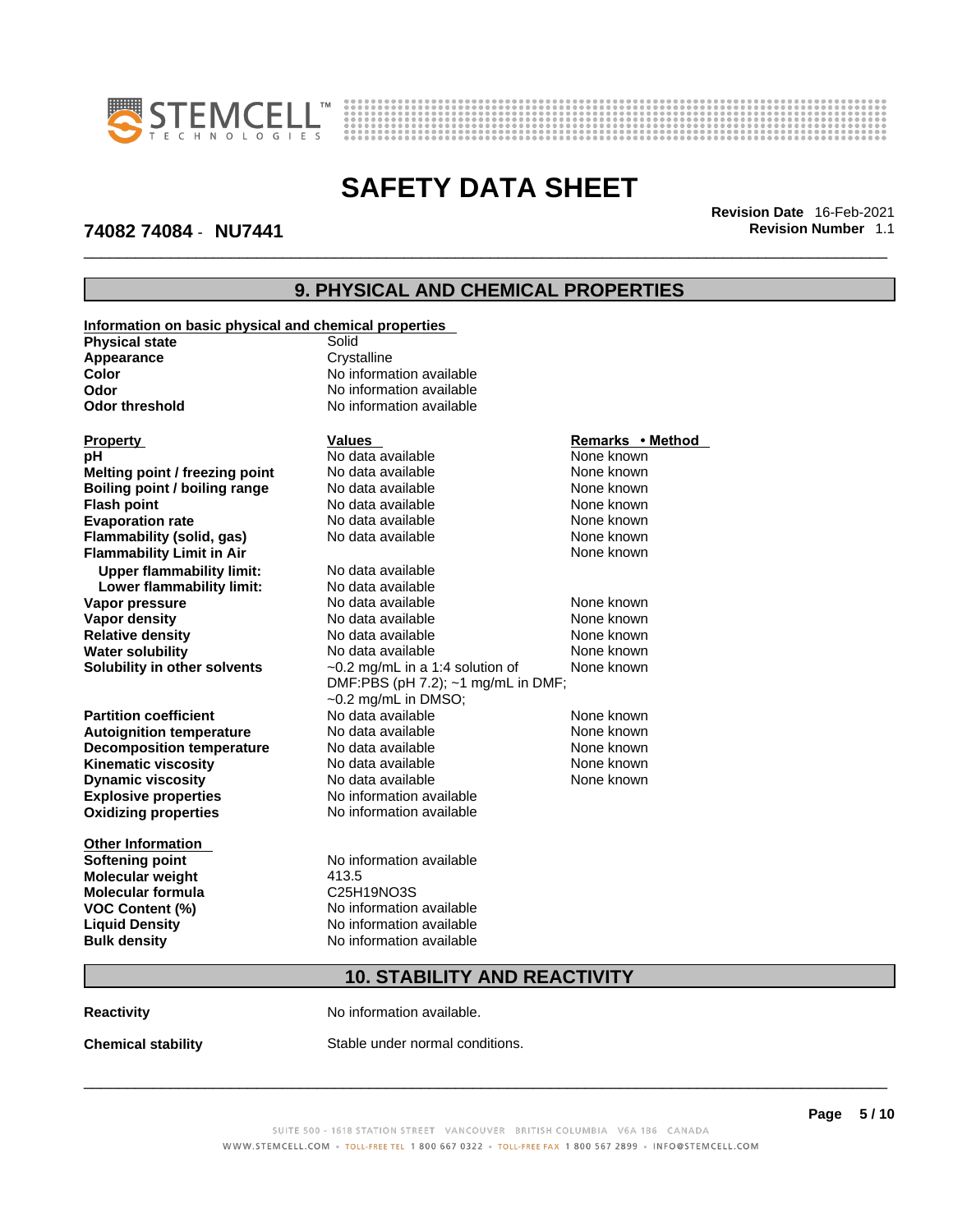



\_\_\_\_\_\_\_\_\_\_\_\_\_\_\_\_\_\_\_\_\_\_\_\_\_\_\_\_\_\_\_\_\_\_\_\_\_\_\_\_\_\_\_\_\_\_\_\_\_\_\_\_\_\_\_\_\_\_\_\_\_\_\_\_\_\_\_\_\_\_\_\_\_\_\_\_\_\_\_\_\_\_\_\_\_\_\_\_\_\_\_\_\_ **Revision Date** 16-Feb-2021

# **74082 74084** - **NU7441 Revision Number** 1.1

| Possibility of hazardous reactions | None under normal processing.             |
|------------------------------------|-------------------------------------------|
| Conditions to avoid                | None known based on information supplied. |
| Incompatible materials             | Strong oxidizing agents.                  |
|                                    |                                           |

**Hazardous decomposition products** Carbon dioxide (CO2). Carbon monoxide. Hydrogen sulfide. Nitrogen oxides (NOx).

# **11. TOXICOLOGICAL INFORMATION**

#### **Information on likely routes of exposure**

| <b>Product Information</b>                                                   |                                                                   |  |
|------------------------------------------------------------------------------|-------------------------------------------------------------------|--|
| <b>Inhalation</b>                                                            | Specific test data for the substance or mixture is not available. |  |
| Eye contact                                                                  | Specific test data for the substance or mixture is not available. |  |
| <b>Skin contact</b>                                                          | Specific test data for the substance or mixture is not available. |  |
| Ingestion                                                                    | Specific test data for the substance or mixture is not available. |  |
| Symptoms related to the physical, chemical and toxicological characteristics |                                                                   |  |
| <b>Symptoms</b>                                                              | No information available.                                         |  |

#### **Numerical measures of toxicity**

#### **Acute toxicity**

**Unknown acute toxicity** 100 % of the mixture consists of ingredient(s) of unknown toxicity

100 % of the mixture consists of ingredient(s) of unknown acute oral toxicity

100 % of the mixture consists of ingredient(s) of unknown acute dermal toxicity

100 % of the mixture consists of ingredient(s) of unknown acute inhalation toxicity (gas)

100 % of the mixture consists of ingredient(s) of unknown acute inhalation toxicity (vapor)

100 % of the mixture consists of ingredient(s) of unknown acute inhalation toxicity (dust/mist) Product Information

#### **Delayed and immediate effects as well as chronic effects from short and long-term exposure**

| <b>Skin corrosion/irritation</b>  | No information available. |
|-----------------------------------|---------------------------|
| <b>Product Information</b>        |                           |
|                                   |                           |
| Serious eye damage/eye irritation | No information available. |

Product Information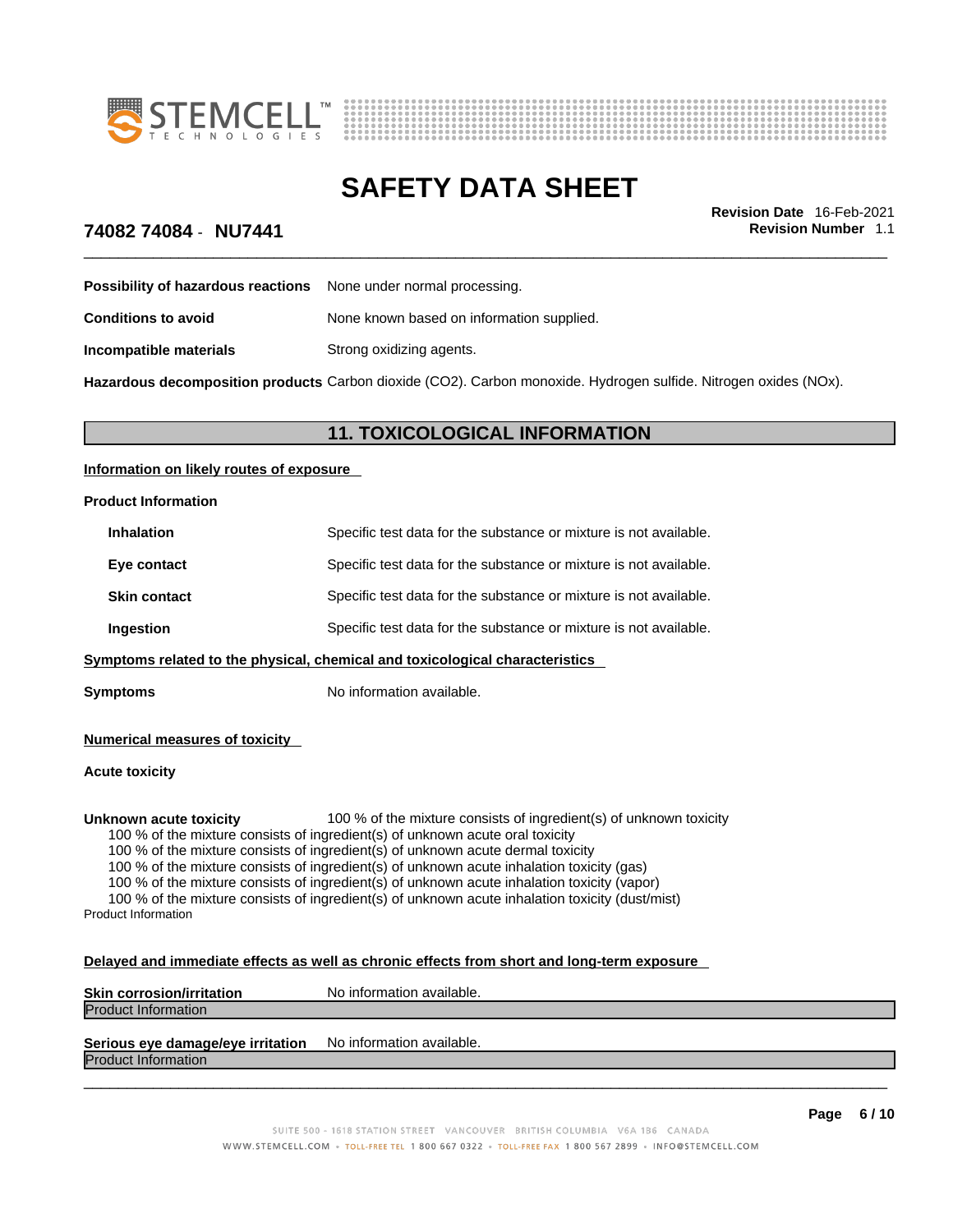



**74082 74084** - **NU7441 Revision Number** 1.1

\_\_\_\_\_\_\_\_\_\_\_\_\_\_\_\_\_\_\_\_\_\_\_\_\_\_\_\_\_\_\_\_\_\_\_\_\_\_\_\_\_\_\_\_\_\_\_\_\_\_\_\_\_\_\_\_\_\_\_\_\_\_\_\_\_\_\_\_\_\_\_\_\_\_\_\_\_\_\_\_\_\_\_\_\_\_\_\_\_\_\_\_\_ **Revision Date** 16-Feb-2021

| Respiratory or skin sensitization | No information available.                                                 |
|-----------------------------------|---------------------------------------------------------------------------|
| <b>Product Information</b>        |                                                                           |
| <b>Germ cell mutagenicity</b>     | No information available.                                                 |
| <b>Product Information</b>        |                                                                           |
| Carcinogenicity                   | No information available.                                                 |
| <b>Reproductive toxicity</b>      | No information available.                                                 |
|                                   | <b>Product Information</b>                                                |
| <b>STOT - single exposure</b>     | No information available.                                                 |
|                                   | <b>Product Information</b>                                                |
| <b>STOT - repeated exposure</b>   | No information available.                                                 |
|                                   | <b>Product Information</b>                                                |
| <b>Aspiration hazard</b>          | No information available.                                                 |
|                                   | <b>12. ECOLOGICAL INFORMATION</b>                                         |
| <b>Ecotoxicity</b>                | The environmental impact of this product has not been fully investigated. |
|                                   | <b>Product Information</b>                                                |
| Persistence and degradability     | No information available.                                                 |
| <b>Bioaccumulation</b>            | There is no data for this product.                                        |
| Other adverse effects             | No information available.                                                 |

# **13. DISPOSAL CONSIDERATIONS**

| Waste treatment methods                |                                                                                                                    |
|----------------------------------------|--------------------------------------------------------------------------------------------------------------------|
| Waste from residues/unused<br>products | Dispose of in accordance with local regulations. Dispose of waste in accordance with<br>environmental legislation. |
| <b>Contaminated packaging</b>          | Do not reuse empty containers.                                                                                     |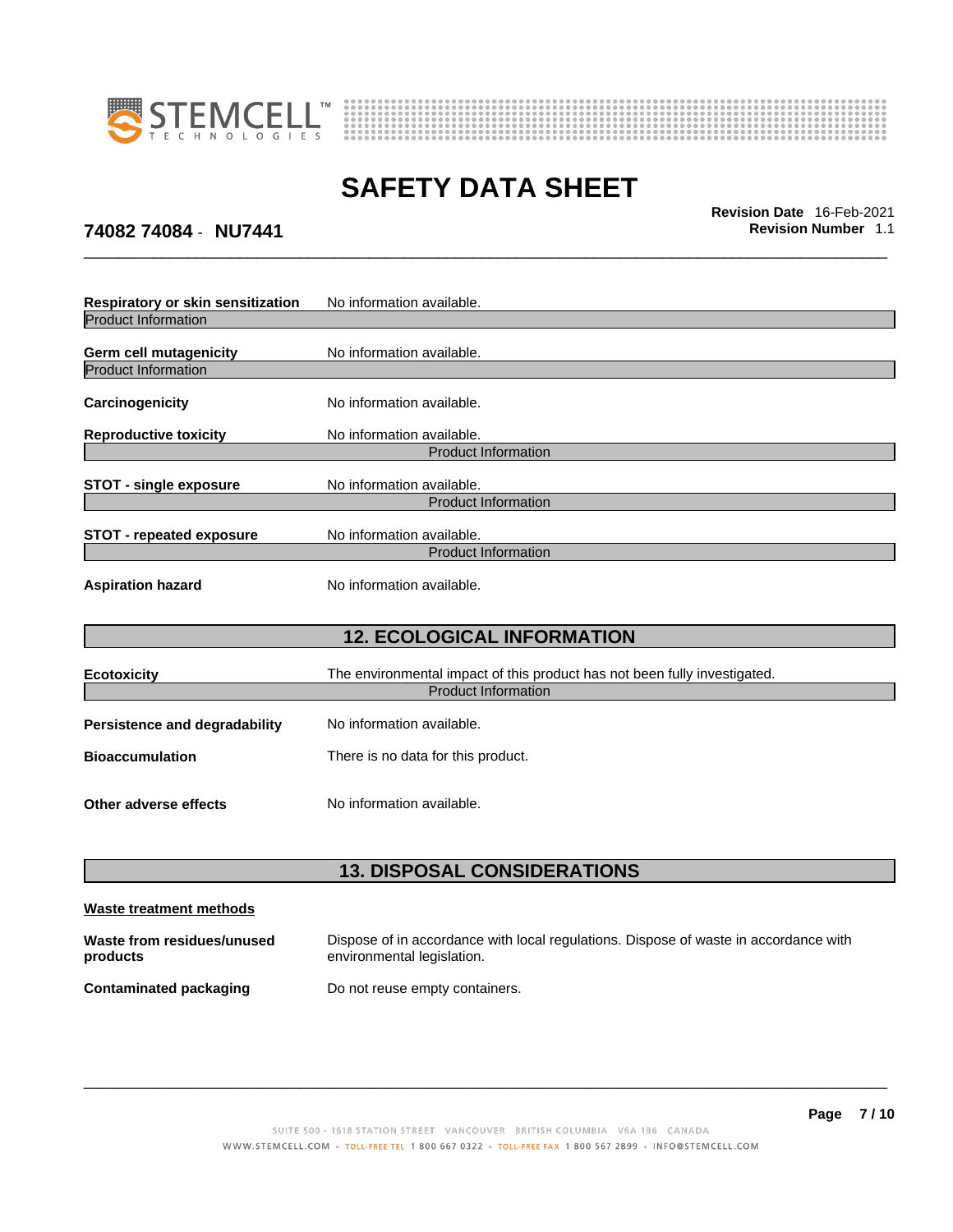



\_\_\_\_\_\_\_\_\_\_\_\_\_\_\_\_\_\_\_\_\_\_\_\_\_\_\_\_\_\_\_\_\_\_\_\_\_\_\_\_\_\_\_\_\_\_\_\_\_\_\_\_\_\_\_\_\_\_\_\_\_\_\_\_\_\_\_\_\_\_\_\_\_\_\_\_\_\_\_\_\_\_\_\_\_\_\_\_\_\_\_\_\_ **Revision Date** 16-Feb-2021

### **74082 74084** - **NU7441 Revision Number** 1.1

# **14. TRANSPORT INFORMATION**

| <b>DOT</b>  | Not regulated |
|-------------|---------------|
| <b>TDG</b>  | Not regulated |
| <b>MEX</b>  | Not regulated |
| ICAO (air)  | Not regulated |
| <b>IATA</b> | Not regulated |
| <b>IMDG</b> | Not regulated |
| <b>RID</b>  | Not regulated |
| <b>ADR</b>  | Not regulated |
| <b>ADN</b>  | Not regulated |

### **15. REGULATORY INFORMATION**

| International Inventories |                 |
|---------------------------|-----------------|
| <b>TSCA</b>               | Does not comply |
| <b>DSL/NDSL</b>           | Does not comply |
| <b>EINECS/ELINCS</b>      | Does not comply |
| <b>ENCS</b>               | Does not comply |
| <b>IECSC</b>              | Does not comply |
| <b>KECL</b>               | Does not comply |
| <b>PICCS</b>              | Does not comply |
| <b>AICS</b>               | Does not comply |

 **Legend:** 

 **TSCA** - United States Toxic Substances Control Act Section 8(b) Inventory

 **DSL/NDSL** - Canadian Domestic Substances List/Non-Domestic Substances List

 **EINECS/ELINCS** - European Inventory of Existing Chemical Substances/European List of Notified Chemical Substances

 **ENCS** - Japan Existing and New Chemical Substances

 **IECSC** - China Inventory of Existing Chemical Substances

 **KECL** - Korean Existing and Evaluated Chemical Substances

 **PICCS** - Philippines Inventory of Chemicals and Chemical Substances

 **AICS** - Australian Inventory of Chemical Substances

#### **US Federal Regulations**

#### **SARA 313**

 $\_$  ,  $\_$  ,  $\_$  ,  $\_$  ,  $\_$  ,  $\_$  ,  $\_$  ,  $\_$  ,  $\_$  ,  $\_$  ,  $\_$  ,  $\_$  ,  $\_$  ,  $\_$  ,  $\_$  ,  $\_$  ,  $\_$  ,  $\_$  ,  $\_$  ,  $\_$  ,  $\_$  ,  $\_$  ,  $\_$  ,  $\_$  ,  $\_$  ,  $\_$  ,  $\_$  ,  $\_$  ,  $\_$  ,  $\_$  ,  $\_$  ,  $\_$  ,  $\_$  ,  $\_$  ,  $\_$  ,  $\_$  ,  $\_$  , Section 313 of Title III of the Superfund Amendments and Reauthorization Act of 1986 (SARA). This product does not contain any chemicals which are subject to the reporting requirements of the Act and Title 40 of the Code of Federal Regulations, Part 372.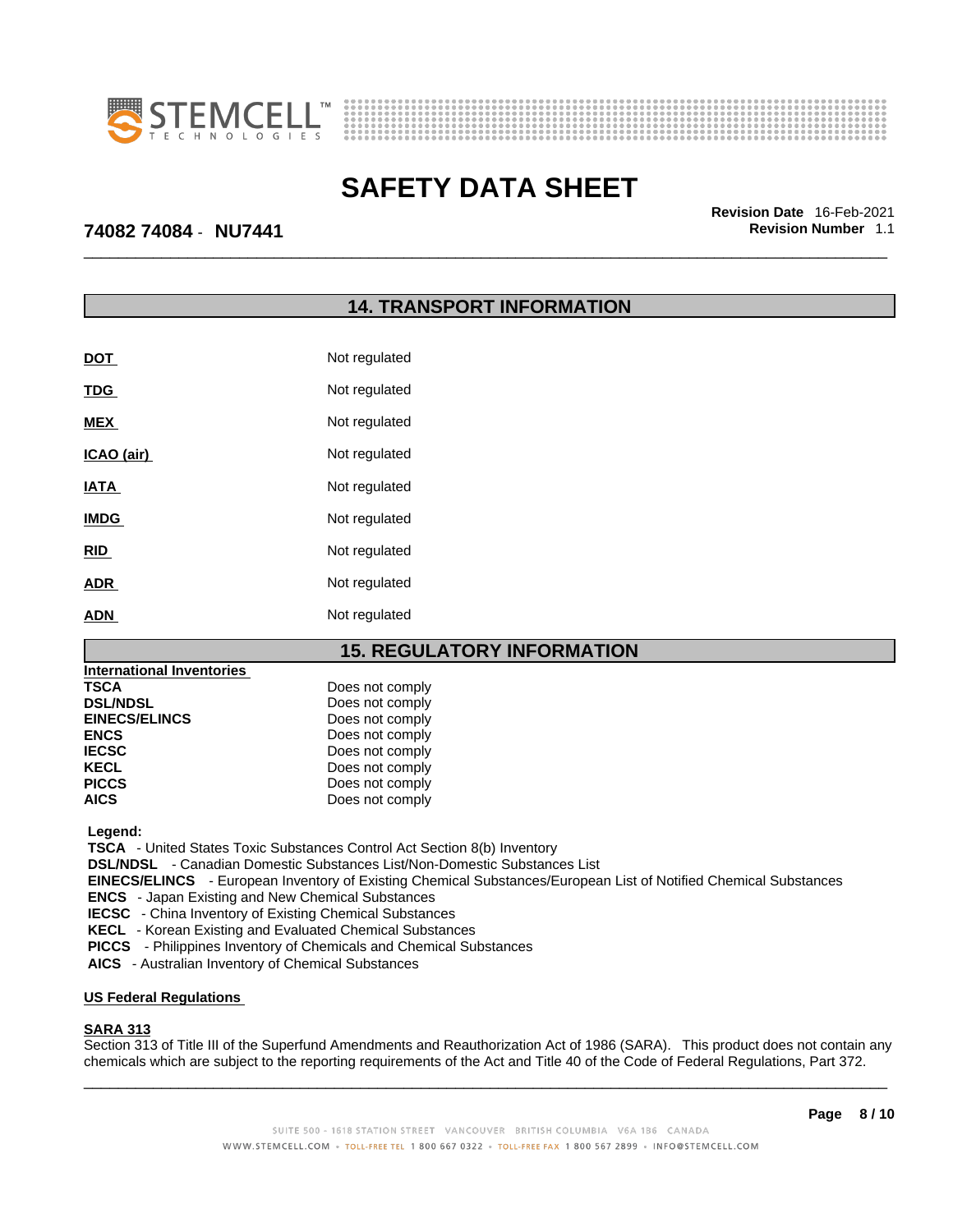



### **74082 74084** - **NU7441 Revision Number** 1.1

\_\_\_\_\_\_\_\_\_\_\_\_\_\_\_\_\_\_\_\_\_\_\_\_\_\_\_\_\_\_\_\_\_\_\_\_\_\_\_\_\_\_\_\_\_\_\_\_\_\_\_\_\_\_\_\_\_\_\_\_\_\_\_\_\_\_\_\_\_\_\_\_\_\_\_\_\_\_\_\_\_\_\_\_\_\_\_\_\_\_\_\_\_ **Revision Date** 16-Feb-2021

### **SARA 311/312 Hazard Categories**

| Nο  |  |
|-----|--|
| No. |  |
| N٥  |  |
| No. |  |
| N٥  |  |
|     |  |

#### **CWA** (Clean Water Act)

This product does not contain any substances regulated as pollutants pursuant to the Clean Water Act (40 CFR 122.21 and 40 CFR 122.42).

#### **CERCLA**

This material, as supplied, does not contain any substances regulated as hazardous substances under the Comprehensive Environmental Response Compensation and Liability Act (CERCLA) (40 CFR 302) or the Superfund Amendments and Reauthorization Act (SARA) (40 CFR 355). There may be specific reporting requirements at the local, regional, or state level pertaining to releases of this material.

#### **US State Regulations**

#### **California Proposition 65**

This product does not contain any Proposition 65 chemicals.

#### **U.S. State Right-to-Know Regulations**

**US State Regulations** This product does not contain any substances regulated by state right-to-know regulations

#### **U.S. EPA Label Information**

**EPA Pesticide Registration Number** Not applicable

### **16. OTHER INFORMATION, INCLUDING DATE OF PREPARATION OF THE LAST REVISION**

**Prepared By, State Control. STEMCELL Technologies Canada Inc.** Canada Inc.

**Revision Date** 16-Feb-2021

**Revision Note** Noinformation available.

**Disclaimer**

The information provided in this Safety Data Sheet is correct to the best of our knowledge, information and belief at the date of its publication. The information given is designed only as a guidance for safe handling, use, processing, storage, transportation, disposal and release and is not to be considered a warranty or quality specification. The information